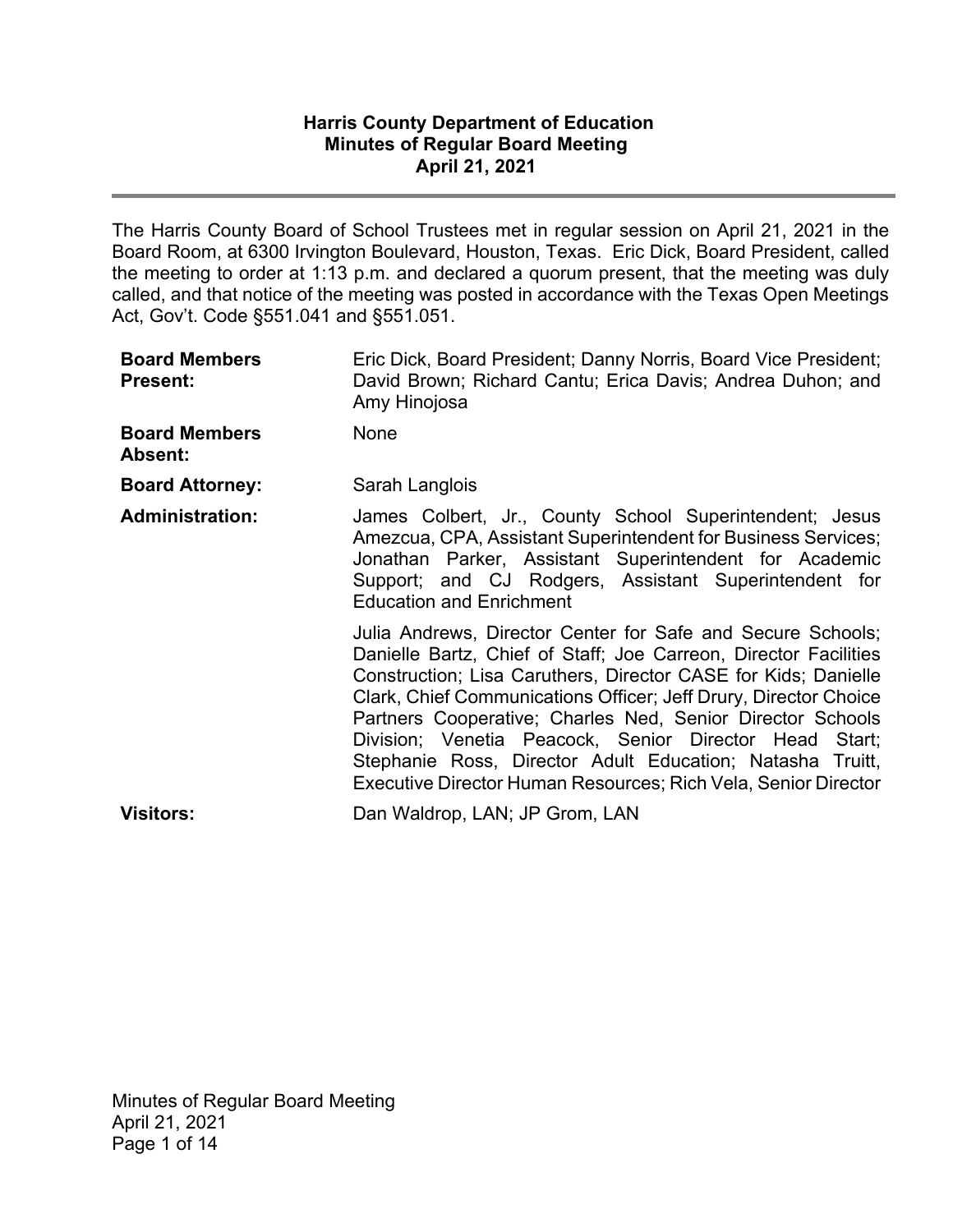- 1. **Invocation** Donald Mims, Records Management
- 2. **Pledge of Allegiance to the US flag** Jamese Stancill, Head Start
- 3. **Pledge of Allegiance to the Texas flag** Jamese Stancill, Head Start
- 4. **Open Forum** Gov't Code 551.003 (5) Public Participation. Pursuant to Policy BED (Local), a citizen who wishes to speak may do so by completing a participation request card available at the Board room at least 10 minutes prior to a regular Board meeting.

*No one from the public requested to address the Board.* 

### 5. **Reports and presentations**:

- A. **Superintendent Monthly Report** *Superintendent James Colbert, Jr. reported on the initiation of HCDE's yearly budget process. He discussed the informational mailer being sent to Harris County residents emphasizing the Adult Education and Schools Divisions.*
- B. **Annual Division Update on Head Start** Venetia Peacock, Senior Director
- C. **Annual Division Update on Records Management**  Curtis Davis, Director
- D. **Reports of Board Committees** Committee Chairs

*No committee reports were presented.* 

E. **Other reports from Board members** concerning attendance or participation in a board or HCDE-related conference, event, activity, or committee; accolades for an HCDE staff member or other deserving person.

*No other reports from Board members were presented.* 

F. **Monthly Financial Reports through 03/31/2021** - Jesus Amezcua, Assistant Superintendent for Business Services

*The administration requested to remove item 6.A.2. from the consensus agenda.* 

*Andrea Duhon requested to remove items 6.E.12., 6.E.13., 6.E.14. and 6.E.15. from the consensus agenda.* 

*Richard Cantu requested to remove items 6.D.1., 6.D.2., 6.D.3. and 6.F.1. and 6.F.2. from the consensus agenda.* 

*Motion made by Danny Norris, seconded by Amy Hinojosa to approve the remaining agenda items with the exception of 6.A.2., 6.D.1., 6.D.2., 6.D.3., 6.E.12., 6.E.13., 6.E.14., 6.E.15., 6.F.1. and 6.F.2.* 

*Motion passes with 7-0 voting to approve all remaining items in the consensus agenda with the exception of 6.A.2., 6.D.1., 6.D.2., 6.D.3., 6.E.12., 6.E.13., 6.E.14., 6.E.15., 6.F.1. and 6.F.2.* 

Minutes of Regular Board Meeting April 21, 2021 Page 2 of 14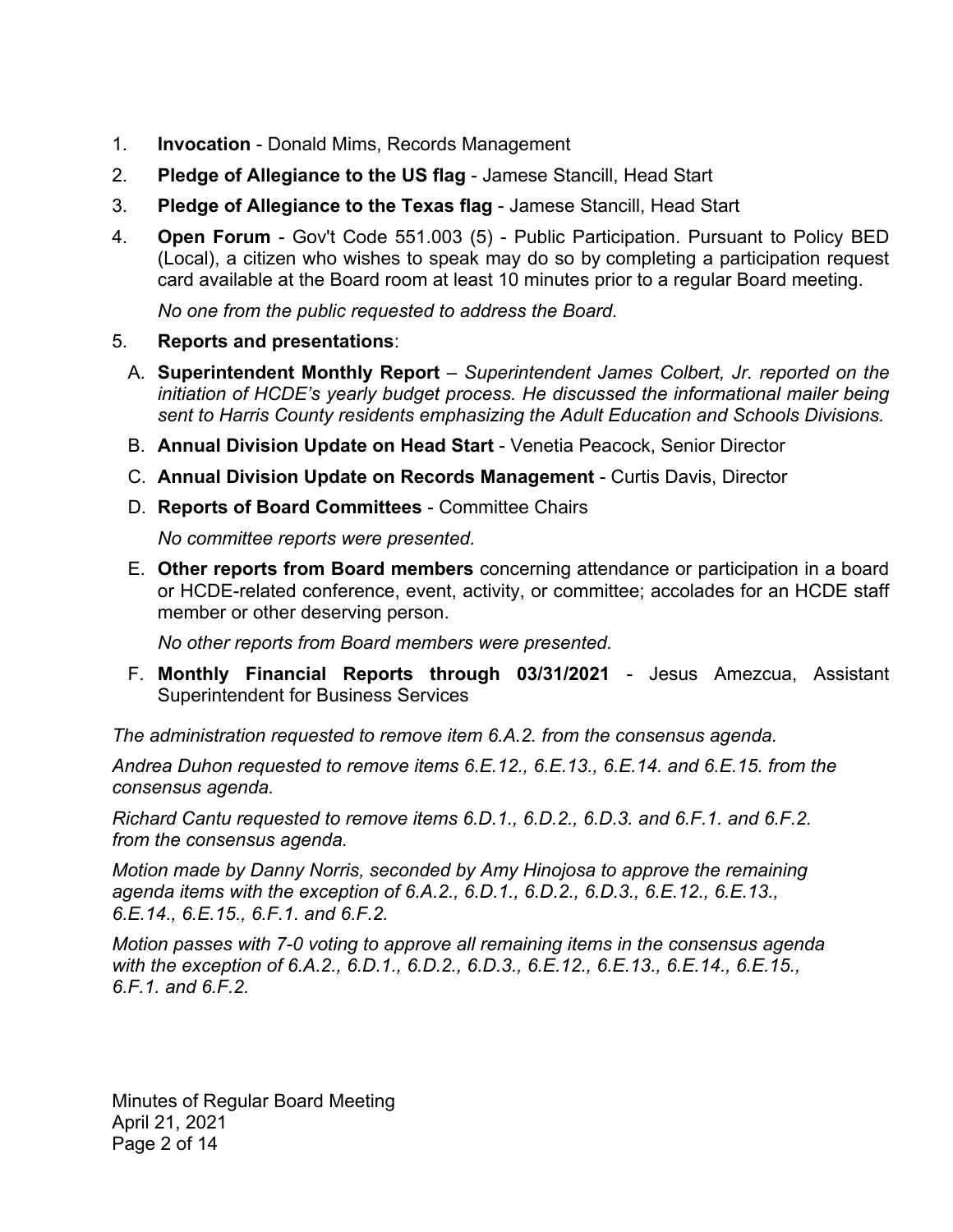# 6. **ACTION ITEMS - CONSENSUS**

- A. Consider approval of the following Business Services items:
	- 1. Monthly Disbursement Report
	- 3. Monthly Investment Report for March 2021
- B. Consider approval of the following Board Meeting Minutes:
	- 1. 02/10/2021 Board Workshop
	- 2. 02/22/2021 Board Workshop
	- 3. 03/03/2021 Board Workshop
	- 4. 03/03/2021 Board Meeting
	- 5. 03/12/2021 Board Workshop Retreat Meeting
	- 6. 03/25/2021 Special Board Meeting
	- 7. 04/07/2021 Board Secretary Hiring Committee
- C. Consider acceptance of the following grant awards/requests:
	- 1. **Consider approval for HCDE Head Start to submit a grant request for the 2021 Cost-of-Living Adjustment (COLA)** Funds in the amount of \$27,390 for the project period of 09/01/2021 - 08/31/2022 (fully funded by Head Start funds)
	- 2. **Consider approval for HCDE Head Start to submit a grant request for the 2021 Cost-of-Living Adjustment (COLA)** Funds in the amount of \$147,613 for the project period of 01/01/2021 - 12/31/2021 (fully funded by Head Start funds).
	- 3. **Consider approval to submit a budget revision grant request application in the amount of \$326,133 to the U.S. Department of Health and Human Services (HHS),**  Office of Head Start (OHS) for Disaster Relief funds for the Coolwood Head Start Campus Project; award notice 06TD000058.
	- 4. **Consider approval to submit the Early Head Start-Child Care Partnerships Carryover Grant request in the amount of \$82,849** from Grant Number 06HP000311 to the U.S. Department of Health and Human Services (HHS), Office of Head Start (OHS).
	- 5. **Consider approval to submit the Early Head Start-Child Care Partnerships 19-20 COVID-19 Carryover Grant request in the amount of \$53,987** from Grant Number 06HP000311 to the U.S. Department of Health and Human Services (HHS), Office of Head Start (OHS).

Minutes of Regular Board Meeting April 21, 2021 Page 3 of 14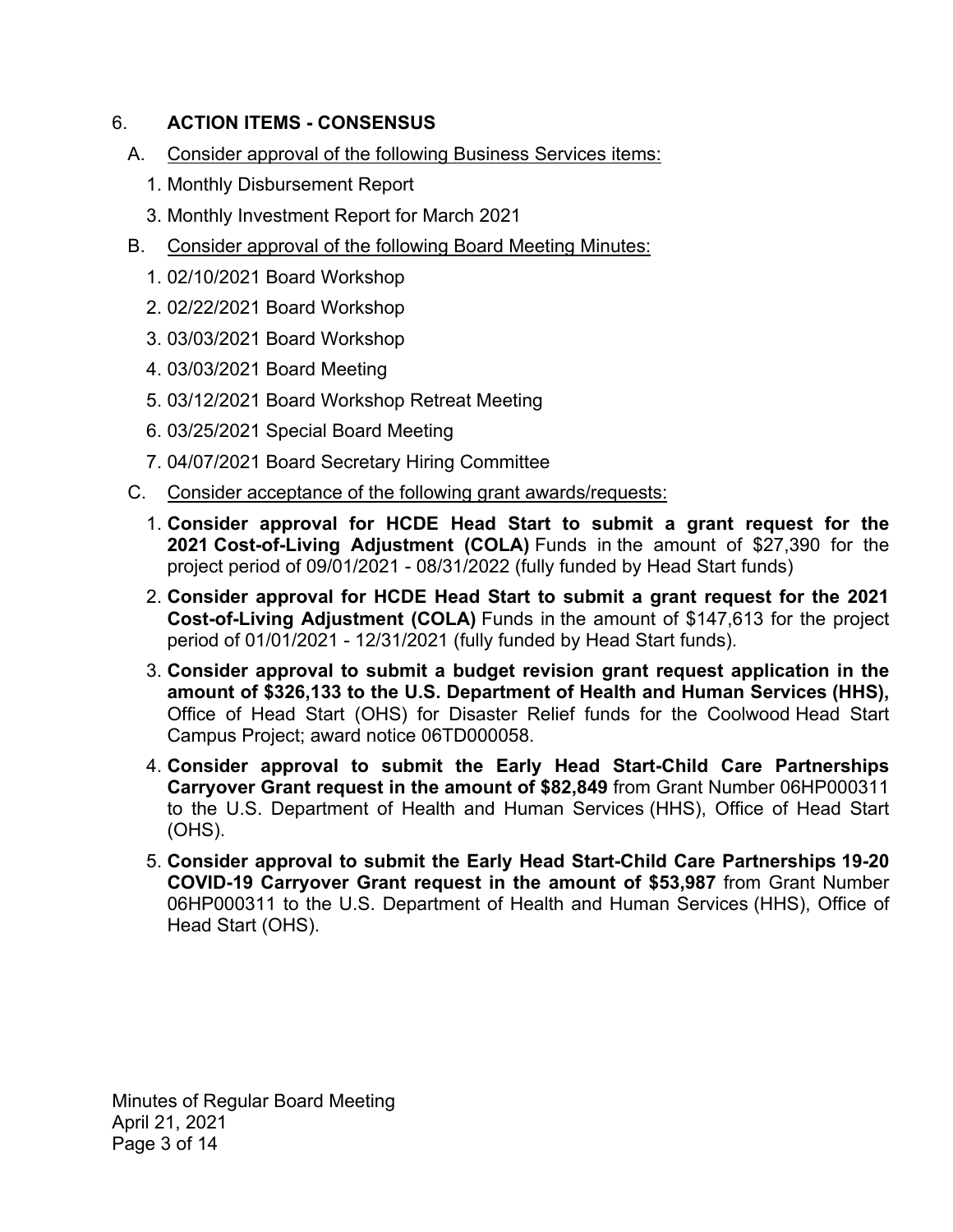- E. Consider approval of the following items for the HCDE Choice Partners Cooperative:
	- **& Alcohol Testing Services & Related Items with the following vendors:** DISA 1. **Consider approval of a Contract Renewal option for job no. 18/033KC for Drug** Global Solutions, Inc. dba DISA, Inc (fka Forward Edge, Inc.) (#18/033KC-01), and Pinnacle Medical Management (#18/033KC-02) for the period 05/21/2021 through 05/20/2022.
	- 2. **Consider approval of a Contract Renewal option for job no. 18/036MC for Mechanical, Electrical, Plumbing (MEP) and Related Items with the following**  vendors: A/W Mechanical Services, LP (#18/036MC-01); CFI Mechanical, Inc. (#18/036MC-02); LECS, Ltd. (#18/036MC-05); Letsos Company (#18/036MC-06); Star Service, Inc. (#18/036MC-07), and TK Boilers, LLC dba Gulf Coast Boiler Service Company (#18/036MC-08) for the period 05/16/2021 through 05/15/2022.
	- 3. **Consider approval of a Contract Renewal option for job no. 19/025KD for Office Supplies with the following vendors:** Butler Business Products, LLC (#19/025KD-01); Challenge Office Products, Inc. (#19/025KD-04); Educator's Depot, Inc. (#19/025KD-05); Hallmark Office Products, Inc. (#19/025KD-06), Liberty Data Products, Inc. dba Liberty Office Products (#19/025KD-07); M.A.N.S. Distributors, Inc. (#19/025KD-08); School Specialty, Inc. (#19/025KD-10); E.A. Arredondo dba Standard Office Products (#19/025KD-11), and Tejas Office Products, Inc. (#19/025KD-12) for the period 05/15/2021 through 05/14/2022.
	- **Disaster Recovery Consultants with the following vendor:** Disaster Recovery 4. **Consider approval of a Contract Renewal option for job no. 19/027MJ for**  Services, LLC (#19/027MJ-02) for the period 05/15/2021 through 05/14/2022.
	- **vendors:** A. Bargas & Associates, LLC (#19/033MJ-01); Butler Business Products, 5. **Consider approval of a Contract Renewal option for job no. 19/033MJ for Furniture, Fixtures, Equipment (FFE) and Related Items with the following**  LLC (#19/033MJ-04); Carolina Biological Supply Company (#19/033MJ-05); Challenge Office Products, Inc. (#19/033MJ-06); Computer Comforts, Inc. (#19/033MJ-07); Educator's Depot, Inc. (#19/033MJ-08); Hallmark Office Products, Inc. (#19/033MJ-11); Kaplan Early Learning Company (#19/033MJ-12); Dannette Davis dba Kay Davis Associates, LLC (#19/033MJ-13); Lakeshore Equipment Company dba Lakeshore Learning Materials (#19/033MJ-14); Liberty Data Products, Inc. dba Liberty Office Products (#19/033MJ-15); Library Interiors of Texas, LLC (#19/033MJ-16); School Specialty, Inc. (#19/033MJ-18), and Tesco Industries, LLC (#19/033MJ-19) for the period 05/15/2021 through 05/14/2022.
	- 6. **Consider approval of a Contract Renewal option for job no. 19/036MR for JOC-IDIQ Heating, Ventilating, and Air Conditioning (HVAC) with the following vendors:** Haynes Mechanical Systems, Inc. (#19/036MR-02); HVAC Mechanical Services of Texas, Ltd. dba Hunton Services (#19/036MR-03), Lange Mechanical Services, L.P. (#19/036MR-04); and The Brandt Companies (#19/036MR-05) for the period 05/15/2021 through 05/14/2022.

Minutes of Regular Board Meeting April 21, 2021 Page 4 of 14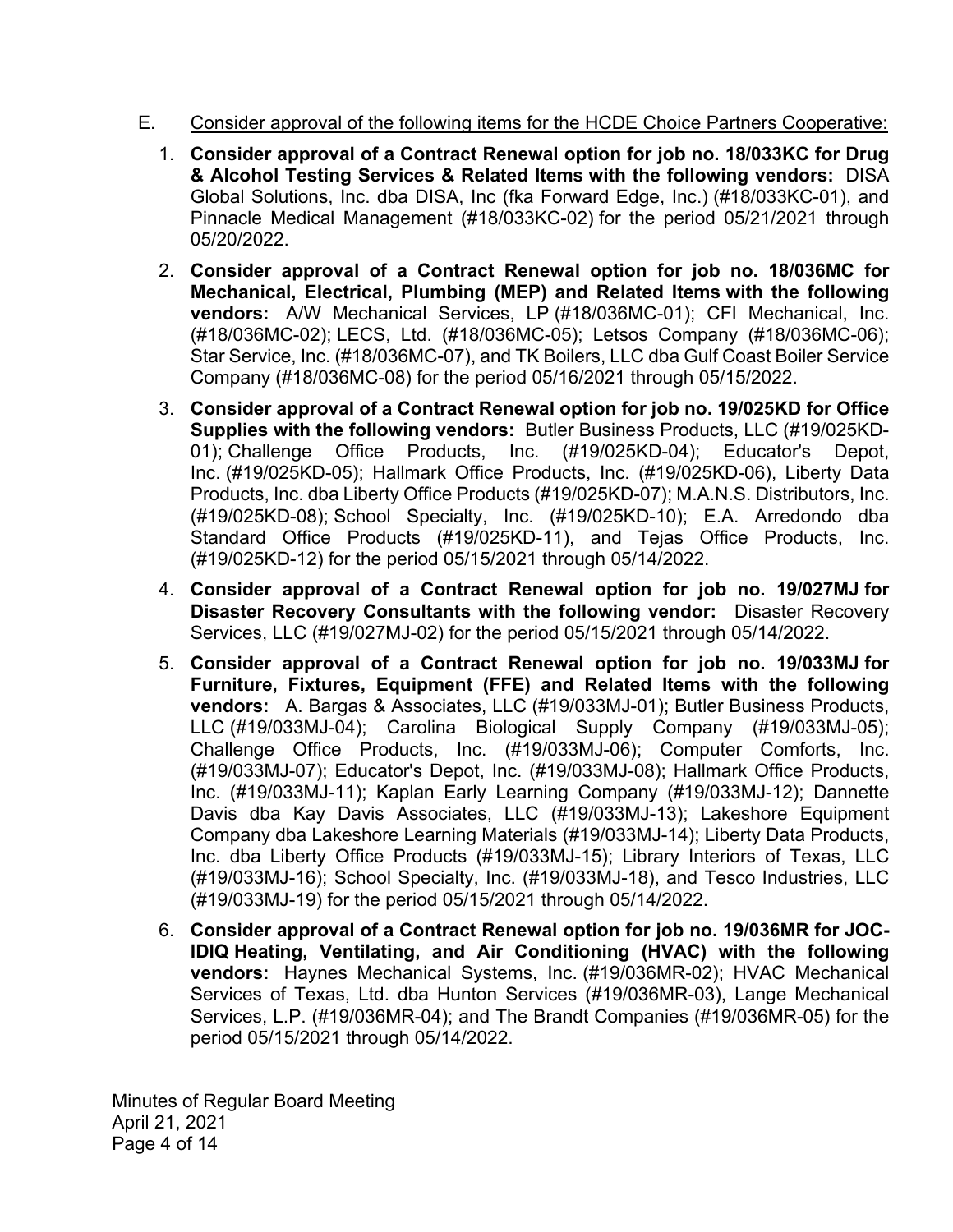- **Related Services with the following vendors:** Ameri-Clean (#20/028MJ-01); ERC 7. **Consider approval of a Contract Renewal option for job no. 20/028MJ for Cleaning of Parking Lots, Exterior Buildings, Environmental Solutions and** Environmental & Construction Services, Inc. dba ERC (#20/028MJ-02); Mid-Continental Restoration, Co. Inc. (#20/028MJ-03); Prestige Building Group, LLC (#20/028MJ-04), and Satco Services, Inc. dba Southern Care Sweeping and Paving Company (#20/028MJ-05) for the period 05/20/2021 through 05/19/2022.
- 8. **Consider approval of a Contract Renewal option for job no. 20/029MJ for Uniforms and Related Services with the following vendors:** Sonali Sheth dba Blue Ribbon Styles (#20/029MJ-01); Brandit, LLC (#20/029MJ-02); Buffalo Specialties, Inc. (#20/029MJ-03); Riddell/All American Sports, Corp. dba Riddell (#20/029MJ-04), and Stanbury Uniforms, LLC (#20/029MJ-05) for the period 05/20/2021 through 05/19/2022.
- 9. **Consider approval of a Contract Renewal option for job no. 20/030MR for Tree Trimming, Landscaping, Debris Removal and Related Services with the following vendors:** Shawnee Mission Tree Service, Inc. dba Arbor Masters Tree Service (#20/030MR-01); Asplundh Tree Expert, LLC (#20/030MR-02); Metropolitan Landscape Management, Inc. (#20/030MR-03), and Yellowstone Landscape-Central, Inc. (#20/030MJ-04) for the period 05/20/2021 through 05/19/2022.
- 10. **Consider approval of a Contract Renewal option for job no. 20/031KN for Insurance and Third Party Administration Services with the following vendors:** Brown & Brown Lone Star Insurance Services dba Alamo Insurance Corp. (#20/031KN-01); Arthur J. Gallagher Risk Management Services, Inc. (#20/031KN-02); Financial Benefit Services, LLC (#20/031KN-03); First Financial Administrators, Inc. (#20/031KN-04), and Kean Financial Services, Inc. dba US Employee Benefits Services Group (#20/031KN-05) for the period 05/20/2021 through 05/19/2022.
- **Flag Poles, Accessories, and Related Items with the following vendor:** Eagle 11. **Consider approval of a Contract Renewal option for job no. 20/035MJ for Flags,** Flag Products, Inc. dba Eagle Mountain Flag & Flagpole (#20/035MJ-01) for the period 05/20/2021 through 05/19/2022.
- 16. **Consider approval of HCDE Interlocal Agreements with:** Texas State University System, Austin, Texas; Aledo ISD, Aledo, Texas; Bridge City ISD, Bridge City, Texas; Union Grove ISD, Gladewater, Texas (Signature Update Only); Como-Pickton CISD, Como, Texas; Seminole County Sheriff's Office, Sanford, Florida; Everett Community College, Everett, Washington (Signature Only); Delaware River Joint Toll Bridge Commission, Yardley, Pennsylvania; Wilson Elementary District #007, Phoenix, Arizona; Nadaburg Unified School District, Wittman, Arizona; Port of Texas City Security Council, Inc. (PTCSC), Texas City, Texas, and City of Sweeny, Sweeny, Texas.

Minutes of Regular Board Meeting April 21, 2021 Page 5 of 14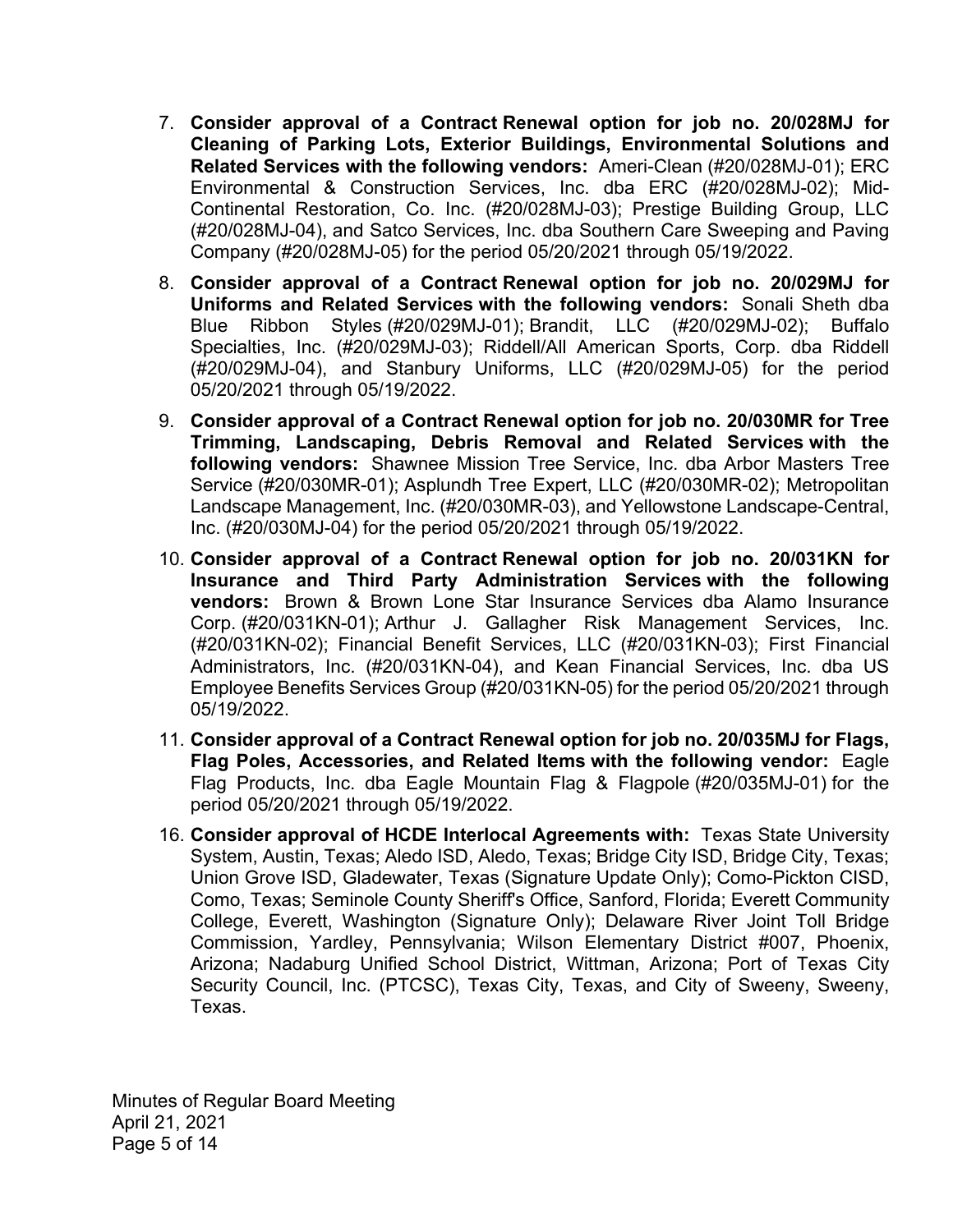- 6. F. Consider approval of the following items for Internal Purchasing:
	- 3. **Consider approval of Contract Award for job no. 21/024IA District Assessment for the Center for Safe and Secure Schools with the following vendor:** Safer Schools Together (SST USA Inc) for the period of 05/01/2021 through 04/30/2022.

### **Items pulled from the consent agenda to be considered independently:**

## 6. A. 2. **Consider approval of Monthly Budget Amendment Report**

*Motion made by Danny Norris, seconded by Richard Cantu to approve the Budget Amendment Report and to accept the Head Start grant in the amount of [\\$6,113,791.00](https://6,113,791.00).* 

*Motion passes with 7-0 voting to approve.* 

- 6. D. Consider ratification/approval of the following Interlocal Contracts:
	- 1. **CASE for Kids (revenue agreement) with Harris County for the period of 04/22/2021 through 09/30/2021 in the amount up to \$712,250** for CASE for Kids to administer a grant program called "Harris County Connections" to support summer youth programming and camps.

*Motion made by Richard Cantu, seconded by Danny Norris to approve the CASE for Kids (revenue agreement) with Harris County for the period of 04/22/2021 through 09/30/2021 in the amount up to \$712,250 for CASE for Kids to administer a grant program called "Harris County Connections" to support summer youth programming and camps.* 

*Motion passes with 7-0 voting to approve.* 

2. **Ratification of Service Agreement (expenditure) with Boys and Girls Club Houston for Partnership Project grant award in the amount of \$40,000 to serve Havard Club and HoltHouse Club for a total of 200 students**; this grant award is in addition to a \$10,000 City Connections grant award for Ft. Bend Club serving 200 students in City Council District K for a total aggregate amount of \$50,000 with CASE for Kids.

*Motion made by Richard Cantu, seconded by David Brown to ratify the Service Agreement (expenditure) with Boys and Girls Club Houston for Partnership Project grant award in the amount of \$40,000 to serve Havard Club and HoltHouse Club for a total of 200 students; this grant award is in addition to a \$10,000 City Connections grant award for Ft. Bend Club serving 200 students in City Council District K for a total aggregate amount of \$50,000 with CASE for Kids.* 

*Motion passes with 7-0 voting to ratify.* 

3. **Ratification of Amendment #1 to Interlocal Contract (expenditure) contract with Houston ISD for FY21 CASE for Kids Partnership Project grant to increase award amount by \$64,100** to serve an additional 5 programs and an additional 795 students for an aggregate award total of \$161,100 for a total of 1,685 students served.

Minutes of Regular Board Meeting April 21, 2021 Page 6 of 14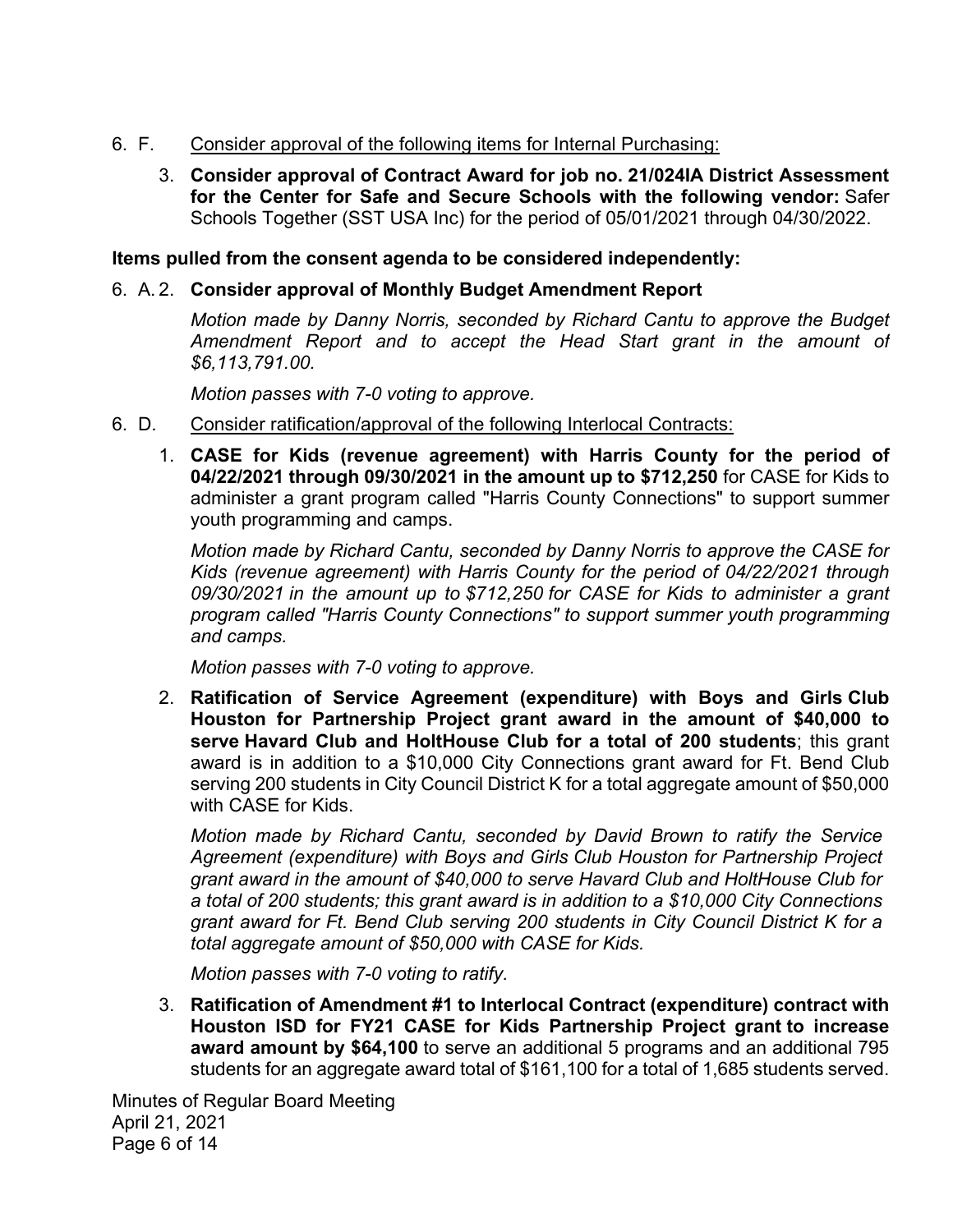*Motion made by Richard Cantu, seconded by Danny Norris to ratify Amendment #1 to Interlocal Contract (expenditure) contract with Houston ISD for FY21 CASE for Kids Partnership Project grant to increase award amount by \$64,100 to serve an additional 5 programs and an additional 795 students for an aggregate award total of \$161,100 for a total of 1,685 students served.* 

*Motion passes with 7-0 voting to approve.* 

6. E. 12. **Consider approval to rescind Contract Award No. 21/020SG-02 for Early Childhood Supplies and Related items** to Alison's Trading Corp dba Alison's Montessori and Educational Materials, effective January 20, 2021 due to the vendor not accepting the standard terms and conditions.

> *Motion made by Andrea Duhon, seconded by Danny Norris to rescind Contract Award No. 21/020SG-02 for Early Childhood Supplies and Related items to Alison's Trading Corp dba Alison's Montessori and Educational Materials, effective January 20, 2021 due to the vendor not accepting the standard terms and conditions.*

> *Friendly amendment by Andrea Duhon and Danny Norris to approve items 6.E.12., 6.E.13., 6.E.14., and 6.E.15.*

> *Motion passes with 7-0 voting to approve items 6.E.12., 6.E.13., 6.E.14., and 6.E.15.*

- 13. **Consider approval to rescind Contract Award No. 21/020SG-05 for Early Childhood Supplies and Related Items to Committee for Children**, effective January 20, 2021 due to the vendor not accepting the standard terms and conditions.
- 14. **Consider approval of Amendment #1 to Service Contract for job no. 18/034MR for Choice Contracted Services with** Ann Marie Harbour in the amount of \$33,000, including reimbursable expenses, for the period of 04/21/2021 through 08/31/2021. The total amount of this contract should not exceed \$75,000.
- 15. **Consider approval of Amendment #1 to Services Agreement for job no. 19/029KJ for Choice Partners Consulting Services with** F&S Calhoun Consulting, Inc. in the amount of \$24,500, including reimbursable expenses, for the period of 04/21/2021 through 08/31/2021. The total amount for this contract should not exceed \$64,000.

#### 6. F. **Consider approval of the following items for Internal Purchasing:**

1. **Consider approval of Contract Award for job no. 21/026YR Contracted Services for Adult Education with the following proposer(s):** Gail C. Stanford for the period of 04/21/2021 through 04/20/2026 subject to annual appropriations of funding.

*Motion made by Danny Norris, seconded by Richard Cantu to approve Contract Award for job no. 21/026YR Contracted Services for Adult Education with the following proposer(s): Gail C. Stanford for the period of 04/21/2021 through 04/20/2026 subject to annual appropriations of funding.* 

*Friendly amendment by Danny Norris and Richard Cantu to approve items E.F.1. and E.F.2.* 

Minutes of Regular Board Meeting April 21, 2021 Page 7 of 14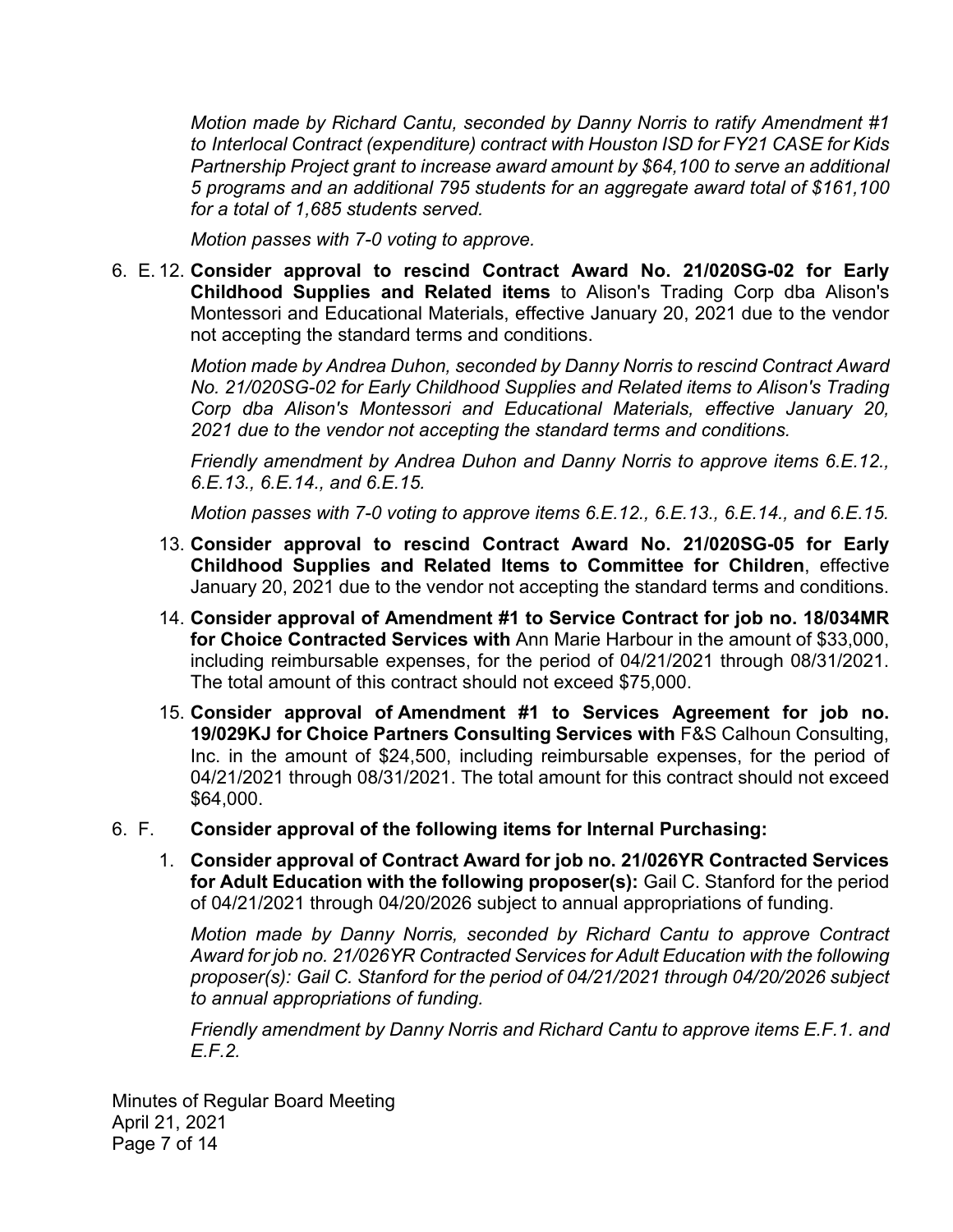*Motion passes with 7-0 voting to approve items E.F.1. and E.F.2.* 

 **Content Area Services and Trainers with the following vendors:** Ben DeSoto; 2. **Consider approval of Contract Award for job no. 21/005IA-2 for CASE for Kids**  CHAT (Culture of Health-Advancing Together); and Training and Leadership Consulting for the period of 05/01/2021 through 04/30/2026.

### 7. **ACTION ITEMS - NON-CONSENSUS**

#### A. **Consider approval of the 2021-2022 HCDE Work/Holiday Calendar**

*Motion made by David Brown, seconded by Danny Norris to approve the 2021-2022 HCDE Work/Holiday Calendar.* 

*Motion passes with 7-0 voting to approve.* 

#### B. **Consider adoption of revised Board Operating Procedures**

*Motion made by Danny Norris, seconded by David Brown to approve the revised Board Operating Procedures as revised in the meeting. On page 10, the HCDE organizational chart will be revised to show an additional line connecting the Board to the attorney.* 

*Motion passes with 7-0 voting to approve the Board Operating Procedures as revised on April 21, 2021.* 

C. **Consider approval of increasing the budget for Irvington Administration Building Renovation Project in the amount not to exceed \$2,600,000** (new revised total budget for the Irvington Administration Building Renovation Project will not exceed \$11,400,000).

*Motion made by Danny Norris, seconded by Richard Cantu to approve increasing the budget for Irvington Administration Building Renovation Project in the amount not to exceed \$2,600,000 (new revised total budget for the Irvington Administration Building Renovation Project will not exceed \$11,400,000).* 

*Andrea Duhon requested a breakdown of the 75% of the cost.* 

*Danny Norris and Richard Cantu withdrew their motions for this item, and the agenda item will be considered after executive session.* 

D. **Consider adoption of resolution concerning emergency administrative leave with pay in accordance with Policy DEA associated with Winter Storm Uri and its aftermath beginning 02/15/2021 and continuing through 02/22/2021.** 

*Motion made by Danny Norris, seconded by David Brown to adopt a resolution concerning emergency administrative leave with pay in accordance with Policy DEA associated with Winter Storm Uri and its aftermath beginning 02/15/2021 and continuing through 02/22/2021.* 

*Motion passe with 7-0 voting to adopt.* 

Minutes of Regular Board Meeting April 21, 2021 Page 8 of 14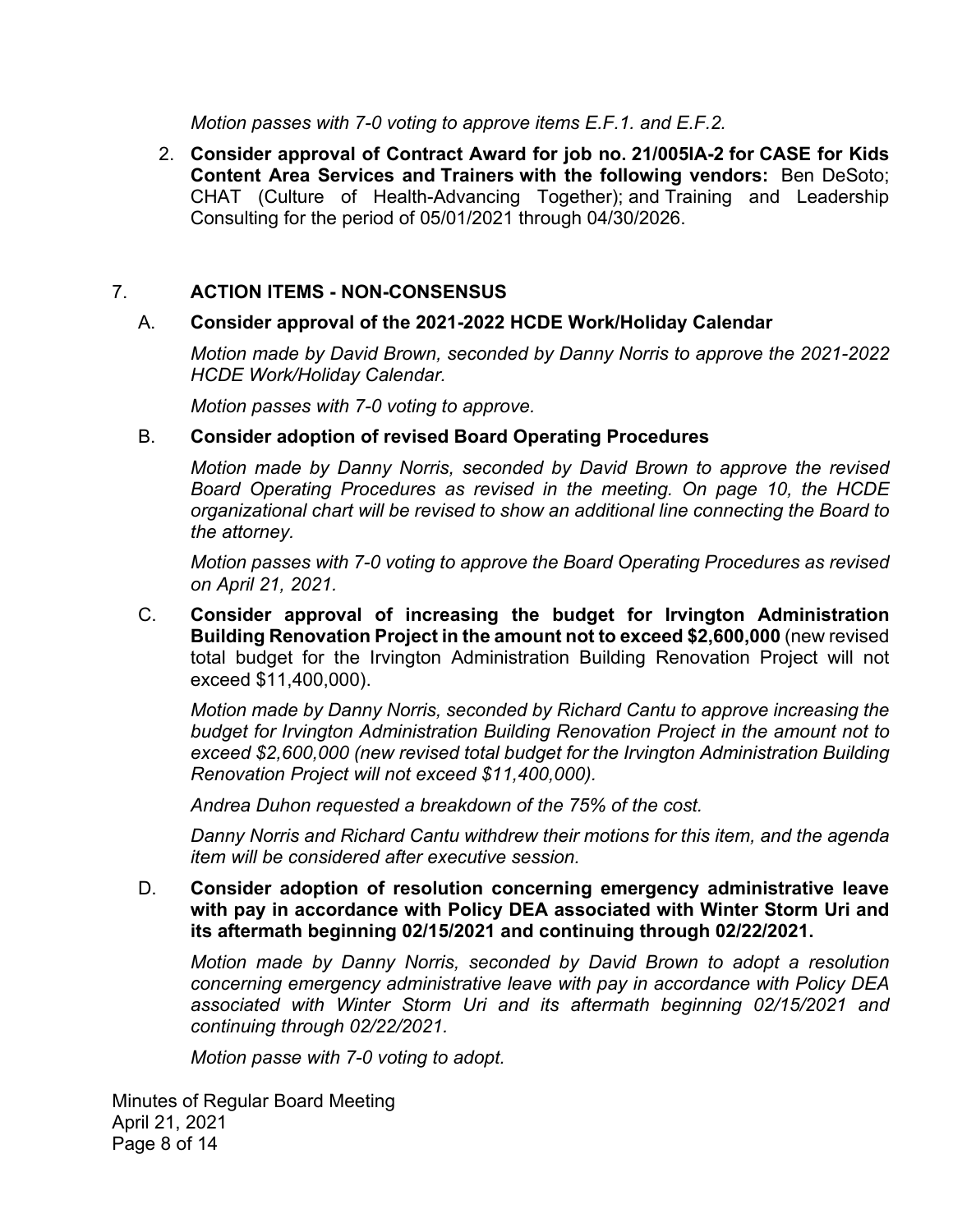E. **Consider approval to renew the County School Trustees of Harris County, State of Texas' Assumed Name Records Certificate of Ownership for Incorporated Business or Profession filed with the County Clerk of Harris County** and delegate authority to the superintendent or his designee to execute and file the certificate and take any necessary action relating thereto (the name "Harris County Department of Education" is an assumed name and requires renewal and filing every 10 years).

*Motion made by Danny Norris, seconded by David Brown to renew the County School Trustees of Harris County, State of Texas' Assumed Name Records Certificate of Ownership for Incorporated Business or Profession filed with the County Clerk of Harris County and delegate authority to the superintendent or his designee to execute and file the certificate and take any necessary action relating thereto (the name "Harris County Department of Education" is an assumed name and requires renewal and filing every 10 years).* 

*Motion passes with 7-0 voting to approve.* 

F. **Consider approval of the project delivery/contract method of Job Order Contracting and approval of the Job Order Contract for the water damage repairs at Sheffield Head Start due to winter storm URI** with Facilities Sources (Job No. 21/021MJ-19) in the total amount of \$[288,054.97.](https://288,054.97)

*Motion made by David Brown, seconded by Danny Norris to approve the project delivery/contract method of Job Order Contracting and approval of the Job Order Contract for the water damage repairs at Sheffield Head Start due to winter storm URI with Facilities Sources (Job No. 21/021MJ-19) in the total amount of [\\$288,054.97](https://288,054.97).* 

*Motion passes with 7-0 voting to approve.* 

G. **Consider the approval for Change Order # 1 from the contract contingency in the amount of \$44,300 and change order # 2 in the amount of [\\$120,704.83](https://120,704.83) to the Nash Industries contract for renovations to the existing La Porte Head Start Campus**. (The renovation will be for mold remediation and build back. Funds will to be used from fund balance are [\\$120,704.83](https://120,704.83) and funds from contingency funds in the amount of \$44,300 in the Nash Industries contract. The total additional amount of the work to be performed is \$[165,004.83\)](https://165,004.83).

*Motion made by Danny Norris, seconded by David Brown to approve Change Order # 1 from the contract contingency in the amount of \$44,300 and change order # 2 in the amount of [\\$120,704.83](https://120,704.83) to the Nash Industries contract for renovations to the existing La Porte Head Start Campus. (The renovation will be for mold remediation and build back. Funds will to be used from fund balance are [\\$120,704.83](https://120,704.83) and funds from contingency funds in the amount of \$44,300 in the Nash Industries contract. The total additional amount of the work to be performed is [\\$165,004.83](https://165,004.83)).* 

*Motion passes with 7-0 voting to approve.* 

Minutes of Regular Board Meeting April 21, 2021 Page 9 of 14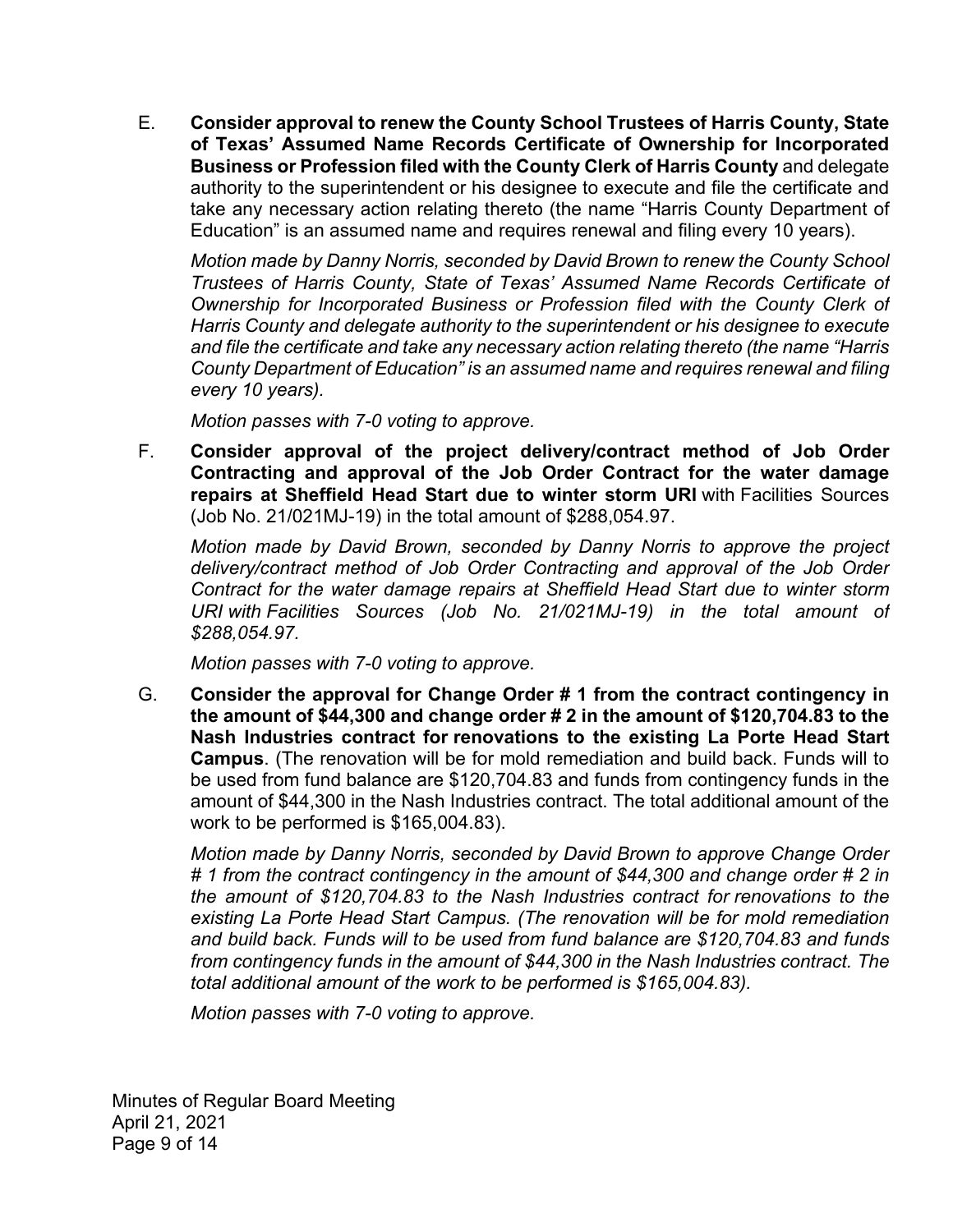H. **Consider approval of Amendment #1 to Services Agreement (expenditure) with EdOpp Solutions, LLC and the HCDE Adult Education Division for Educational and Vocational Training (Certificate programs:** customer, administrative assistant and tech programs) services, beginning 07/01/2021 and ending 06/30/2021, in the amount of \$69,000 (increase from \$49,000).

*Motion made by Richard Cantu, seconded by David Brown to approve Amendment #1 to Services Agreement (expenditure) with EdOpp Solutions, LLC and the HCDE Adult Education Division for Educational and Vocational Training (Certificate programs: customer, administrative assistant and tech programs) services, beginning 07/01/2021 and ending 06/30/2021, in the amount of \$69,000 (increase from \$49,000).* 

*Motion passes with 7-0 voting to approve.* 

I. **Consider approval of Amendment #1 to Services Agreement (expenditure) with HTEC (Houston's Training and Education Center) and the HCDE Adult Education Division for Educational and Vocational Training (Business office specialist, Certified Phlebotomy Tech) services** beginning 07/01/2020 and ending 06/30/2021, in the amount of \$69,000 (increase from \$49,000).

*Motion made by Richard Cantu, seconded by Erica Davis to approve Amendment #1 to Services Agreement (expenditure) with HTEC (Houston's Training and Education Center) and the HCDE Adult Education Division for Educational and Vocational Training (Business office specialist, Certified Phlebotomy Tech) services beginning 07/01/2020 and ending 06/30/2021, in the amount of \$69,000 (increase from \$49,000).* 

*Motion passes with 7-0 voting to approve.* 

J. **Consider approval of Amendment #1 to Services Agreement (expenditure) with Dean's Staff Solutions and the HCDE Adult Education Division for Educational and Vocational Training (Medical Assistant Pathway and Certified Phlebotomy Tech) services** beginning 07/01/2020 and ending 06/30/2021, in the amount of \$69,000 (increase from \$49,000).

*Motion made by Danny Norris, seconded by Richard Cantu to approve Amendment #1 to Services Agreement (expenditure) with Dean's Staff Solutions and the HCDE Adult Education Division for Educational and Vocational Training (Medical Assistant Pathway and Certified Phlebotomy Tech) services beginning 07/01/2020 and ending 06/30/2021, in the amount of \$69,000 (increase from \$49,000).* 

*Motion passes with 7-0 voting to approve.* 

K. **Consider approval of a \$4,765,112 request to the U.S. Department of Health and Human Services (HHS), Office of Head Start (OHS),** for continued funding of HCDE Early Head Start – Child Care Partnerships grant for the 9/1/2021 to 8/31/2022 budget period.

*Motion made by David Brown, seconded by Danny Norris to approve a \$4,765,112 request to the U.S. Department of Health and Human Services (HHS),* 

Minutes of Regular Board Meeting April 21, 2021 Page 10 of 14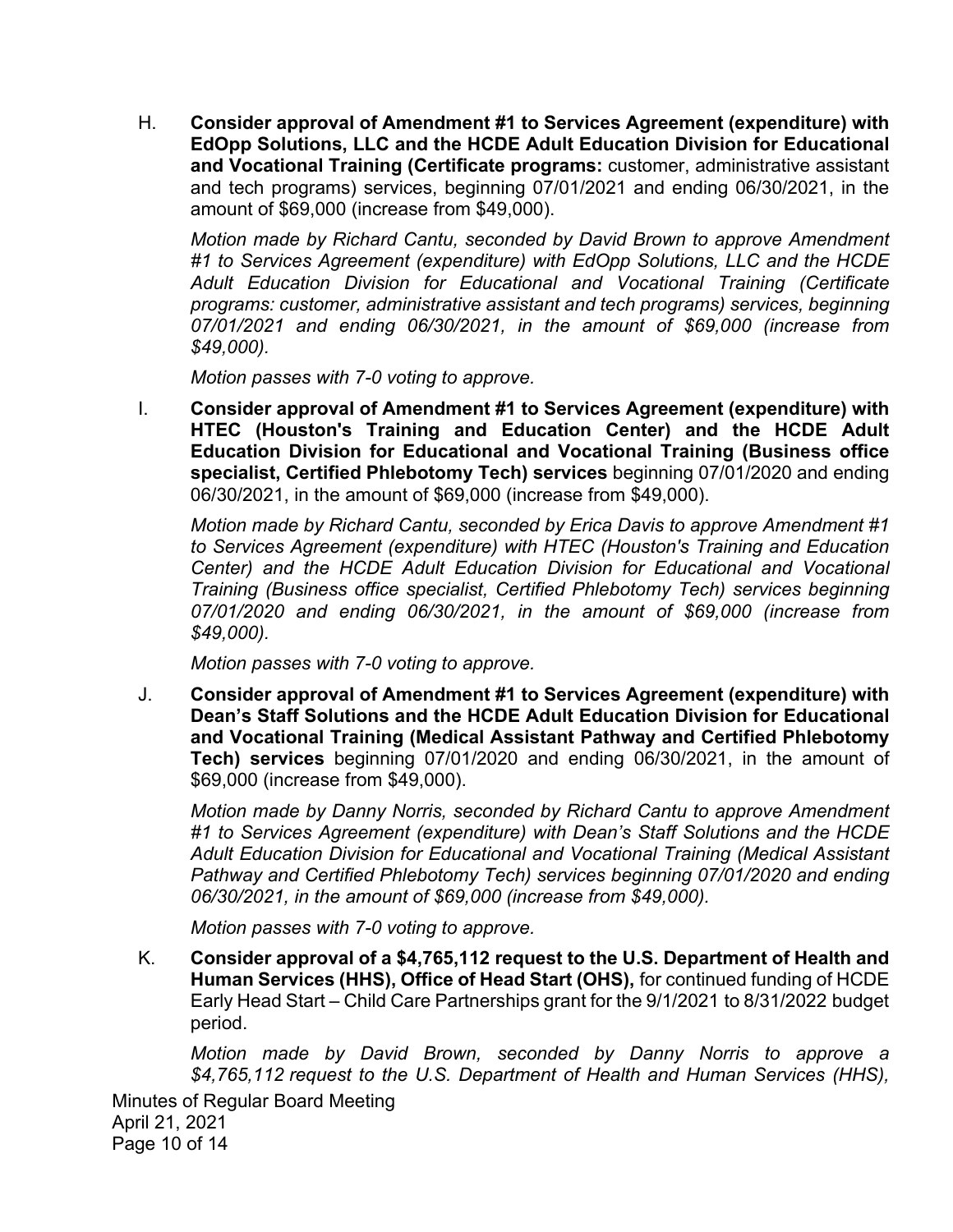*Office of Head Start (OHS), for continued funding of HCDE Early Head Start – Child Care Partnerships grant for the 9/1/2021 to 8/31/2022 budget period.* 

*Motion passes with 7-0 voting to approve.* 

L. **Consider approval of an Interlocal Agreement (revenue) with Aldine ISD and the HCDE Center for Safe and Secure Schools Division for school safety audits over a three-year cycle** (April 26, 2021-June 10, 2023) in an amount not to exceed \$97,614, servicing 67,130 students.

*Motion made by Danny Norris, seconded by Richard Cantu to approve an Interlocal Agreement (revenue) with Aldine ISD and the HCDE Center for Safe and Secure Schools Division for school safety audits over a three-year cycle (April 26, 2021-June 10, 2023) in an amount not to exceed \$97,614, servicing 67,130 students.* 

*Motion passes with 6-0-1 voting to approve, with Erica Davis abstaining.* 

*The Board entered into Executive Session at 3:00 p.m.* 

- 8. **EXECUTIVE SESSION** Under the Texas Government Code pursuant to any and all purposes permitted by Sections 551.001-551.084, including, but not limited to: 551.071; 551.074
	- **discipline and/or dismissal of HCDE employees, including HCDE principals.** A. **Deliberate the appointment, employment, evaluation, reassignment, duties,**
	- B. **Deliberate proposing suspension without pay, pending discharge and terminating probationary contract of employee and obtain legal advice regarding same.**

*Amy Hinojosa left the meeting at 4:15 p.m. and did not return.* 

#### *The Board entered into Open Session at 4:22 p.m.*

- 9. **RECONVENE** for possible action on items discussed in executive session
- 7. C. **Consider approval of increasing the budget for Irvington Administration Building Renovation Project in the amount not to exceed \$2,600,000** (new revised total budget for the Irvington Administration Building Renovation Project will not exceed \$11,400,000).

*Motion made by Richard Cantu, seconded by David Brown to approve increasing the budget for Irvington Administration Building Renovation Project in the amount not to exceed \$2,600,000 (new revised total budget for the Irvington Administration Building Renovation Project will not exceed \$11,400,000).* 

*Motion passes with 6-0 voting to approve.* 

#### 9. A. **Consider proposing suspension without pay, pending discharge, of a probationary contract employee for good cause as determined by the Board.**

*No action was taken on this item.* 

Minutes of Regular Board Meeting April 21, 2021 Page 11 of 14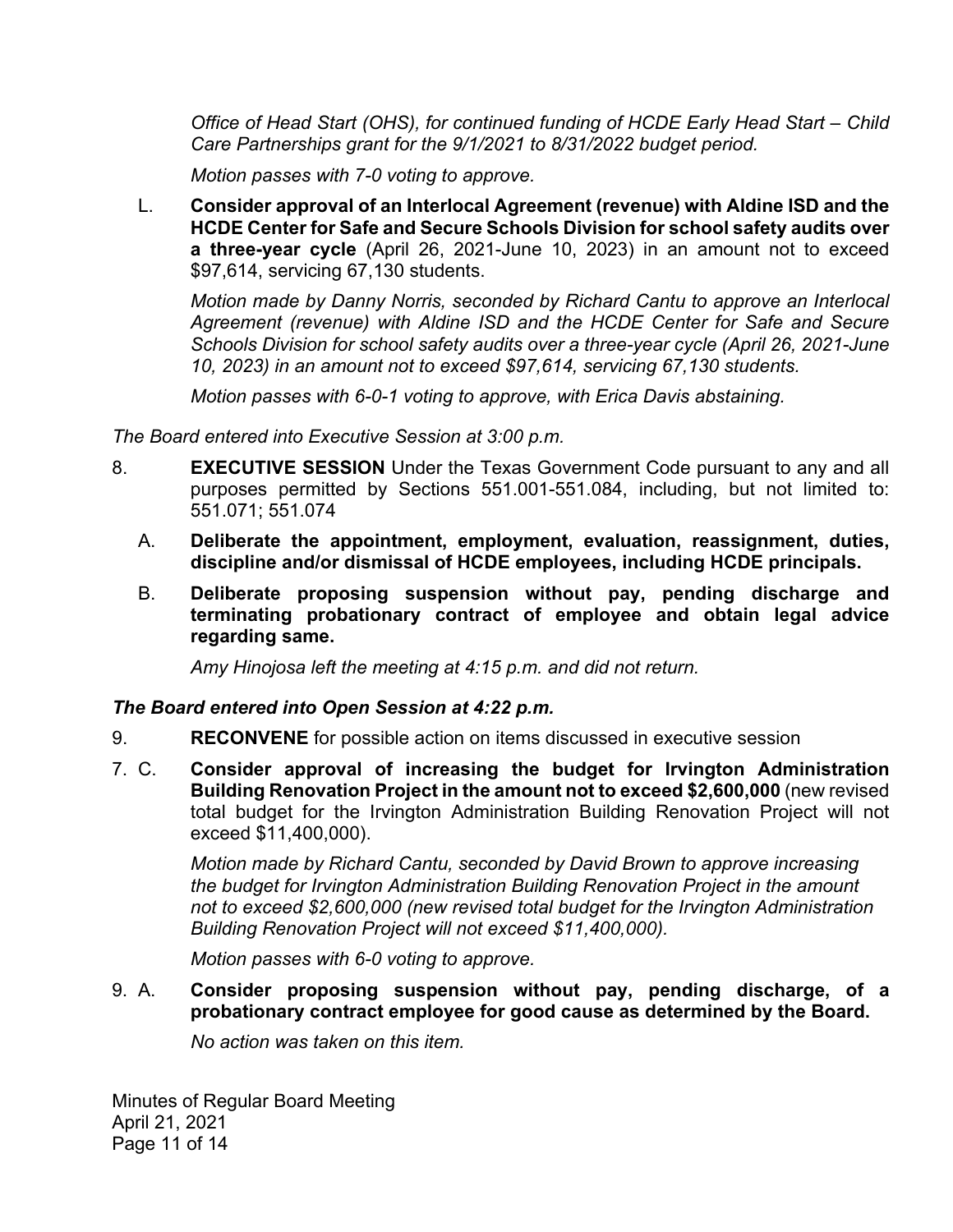B. **Consider terminating probationary contract of employee at the end of the contract period in the best interest of the Department.** 

*No action was taken on this item.* 

#### 10. **Discussion and possible action regarding future agenda items**

*No future agenda items were requested by any board member.* 

#### 11. **INFORMATION ITEMS**

- A. **HR Information Items**
- B. **Employee Count**

#### C. **Revenue contracts less than \$50,000 (Cumulative total \$211,570)**

- Between Teaching Learning Center and Varnett Charter School, "Just in Time Coaching", \$[20,000.00](https://20,000.00)
- Between Teaching Learning Center and New Caney ISD, "Magnet TEKS and Effective Planning Models", [\\$5,000.00](https://5,000.00)
- Between Teaching Learning Center and New Caney ISD, "Improving" Instructions", [\\$3,750.00](https://3,750.00)
- Between Teaching Learning Center and Sheldon ISD, "Math Coaching for Teachers and Intervention", [\\$5,000.00](https://5,000.00)
- Between Teaching Learning Center and Dickinson ISD, "Curriculum Writing", [\\$16,000.00](https://16,000.00)
- Between Teaching Learning Center and Lamar CISD, "Build Your Bookshelf", [\\$6,500.00](https://6,500.00)
- Between Teaching Learning Center and Goose Creek CISD, "Math Workshops for Teachers", \$[4,500.00](https://4,500.00)
- Between Teaching Learning Center and Lamar ISD, "Virtual Workshops K-12", [\\$22,00.00](https://22,00.00)
- Between Teaching Learning Center New Caney ISD, "NCISD Power Up Conference", [\\$4,000.00](https://4,000.00)
- Between School-Based Therapy Services and Stafford MSD, Therapy Services, \$[8,676.00](https://8,676.00)
- Between School-Based Therapy Services and Anahuac ISD, Therapy Services, \$[7,980.00](https://7,980.00)
- Between School-Based Therapy Services and Conroe ISD, Therapy Services, \$[6,384.00](https://6,384.00)
- Between School-Based Therapy Services and Lamar CISD, Therapy Services, \$[17,024.00](https://17,024.00)

Minutes of Regular Board Meeting April 21, 2021 Page 12 of 14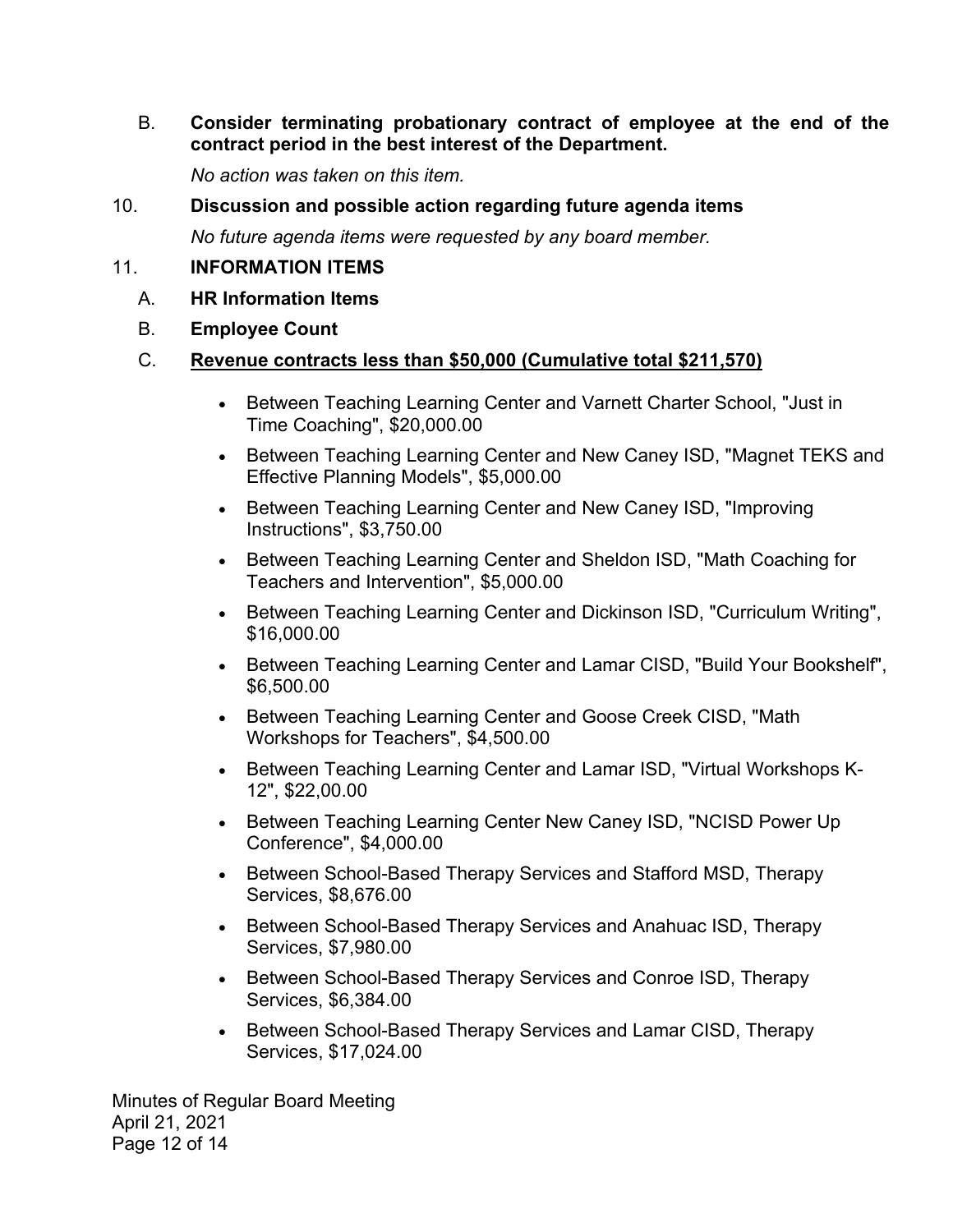- Between Records Management and Aldine ISD, Digital Images, [\\$35,000.00](https://35,000.00)
- Between Records Management and Vidor ISD, Digital Images, \$[49,500.00](https://49,500.00)
- D. **Submission of bid proposal to Harris County Early Childhood Impact Fund in the amount of \$4,960,385, over three years, to support Head Start's Early Childhood Academy**. Requested funds will cover expenses to create two new early childhood programs, personnel for the program, instruction to students, technical assistance and training, and assistance to students' families. The program will service 64 students and their families.
- E. **Submission of letter of inquiry to Braitmayer Foundation to support Education Certification and Advancement's Teacher Certification Program. Requested funds of \$34,250 would provide internal and external reviews of ECA** online courses to meet new TEA requirements.
- F. **Submission of a \$20,000 grant request to the Hogg Foundation for Mental Health to support HCDE Area I Head Start with implementing additional mental health support for students and families**. Funding would benefit 150 unduplicated students and families.
- G. **Acceptance of a one time grant award in the amount of \$20,000 from the HOGG Foundation for Mental Health** to support the Head Start Program Expansion of mental wellness services.
- H. **Submission of a \$5,000 grant request to ALDI to support HCDE Area I Head Start Garden Program** through food and nutrition education to teach the importance of healthy lifestyles to 1,066 students and their families at 14 centers.
- I. **Submission of a \$1,000 grant request to KidsGardening to support HCDE Area I Head Start Garden Program** in using food and nutrition education to teach the importance of healthy lifestyles to 1,066 students and their families at 14 centers.
- J. **Submission of grant proposal to Texas Workforce Commission in the amount of \$748,523 to implement a Career Pathway Professional Development Center for Adult Education programs statewide**. Requested funds will focus on professional development services for integrated education and training (IET) models.

## K. **Expenditure Interlocal contracts less than \$50,000**

- Between CASE and Pasadena ISD, "CASE for Kids Debates", \$8,000
- Between CASE and Spring ISD, "CASE for Kids Debates", \$4,000.00
- L. **RFP 21/005IA (CASE for Kids Content Area Services and Trainers)** was awarded at the 01/20/2021 Board meeting for the period of 02/01/2021 through 01/31/2022, which was incorrect. The correct term should be 02/01/2021 through 01/31/2026.

## M. **Non-monetary contracts for FY 2021**

 Between Head Start and Legacy Community Health Services, Inc. -"To increase access to primary care" (MOU)

Minutes of Regular Board Meeting April 21, 2021 Page 13 of 14